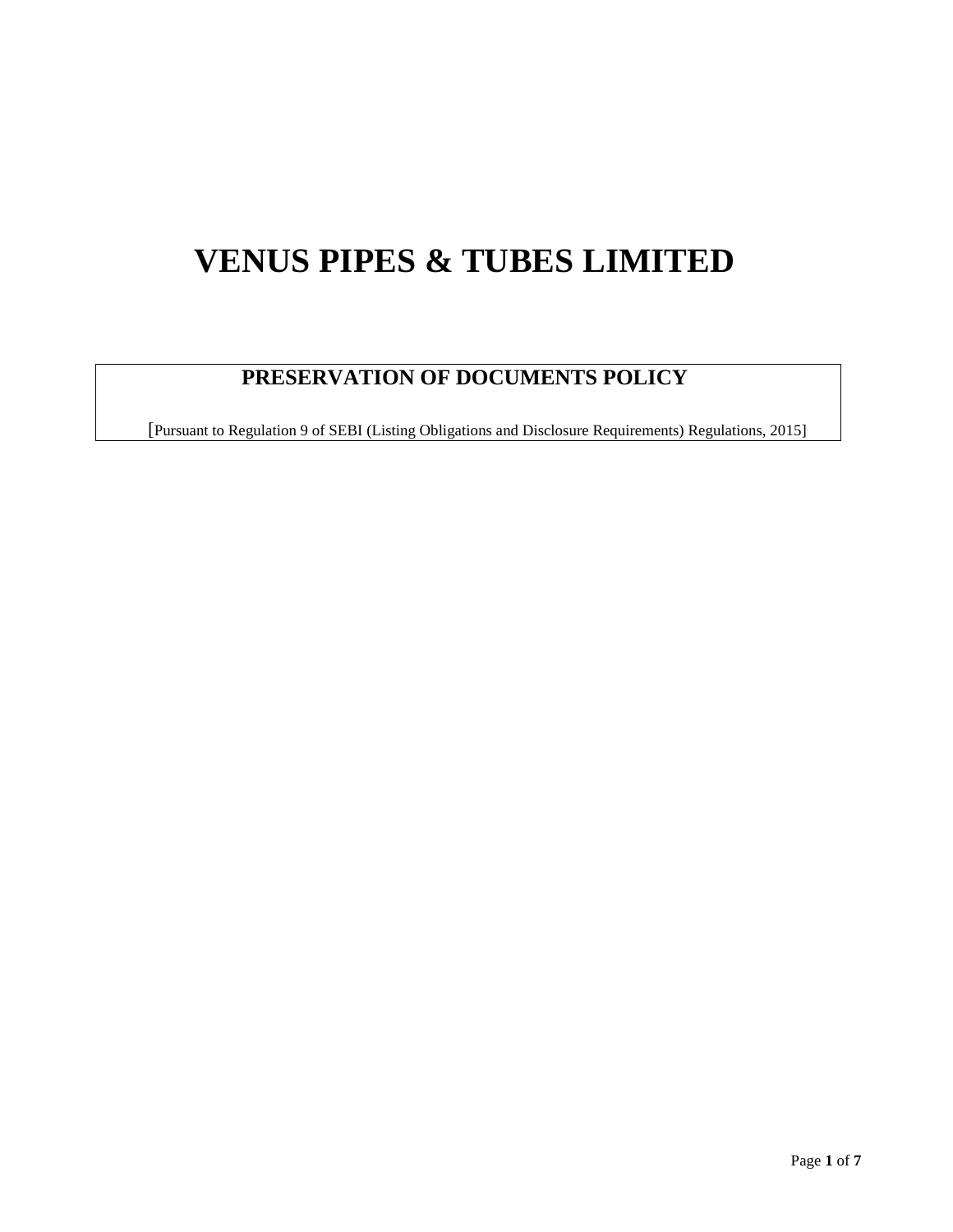# **PRESERVATION OF DOCUMENTS POLICY**

# **1. PREAMBLE**

- 1.1 This Policy (hereinafter referred to as "the **Policy**") shall be called "**Preservation of Documents Policy**" of Venus Pipes & Tubes Limited (hereinafter referred to as the "**Company**" ).
- 1.2 This Policy has been framed in compliance with the provisions of Regulation 9 of the SEBI (Listing Obligations and Disclosure Requirements) Regulations, 2015 (hereinafter referred to as "**SEBI LODR Regulations**") which requires every listed company to have a policy on preservation of documents, approved by its Board of Directors, classifying them into atleast two categories:
	- i. Documents whose preservation shall be permanent in nature; and
	- ii. Documents to be preserved for not less than eight years after completion of the relevant transaction.
- 1.3 Accordingly, the Board of Directors of the Company, at its meeting held on October 21, 2021 approved this Policy. This Policy will be effective from October 21, 2021.
- 1.4 The Policy is in conjunction with any extant policy of the Corporation in the matter of Preservation of Documents / Records Retention and also subject to the provisions of other laws viz., Right to Information Act, 2005, The Public Records Act, 1993 etc., asapplicable.

# **2. OBJECTIVES OF THE POLICY**

- 2.1 The objective of the Policy is to ensure that all important documents, generated or received by the Company, are adequately maintained and preserved in compliance with the applicable statutory provisions and to facilitate destruction of documents that are no longer required, at an appropriate time in specified manner.
- 2.2 The Policy establishes the guidelines for management, retention, preservation and destruction of documents, both in physical form and electronic form by theCompany.

# **3. SCOPE OF THE POLICY**

- 3.1 This Policy shall apply to all Documents (as mentioned in Clause 4 below) which include records maintained in the form of books or stored in a computer or tapes or discs or in any other electronic form or transcribed information of any type whether expressed in ordinary or machine language.
- 3.2 The preservation of documents, as mandated under the Policy, shall apply to all Documents regardless of its location, including all Company locations, off-site locations, computer storage or employees' laptops etc. which are required to be maintained as per the statutory requirements of the Companies Act, 2013 and SEBI LODR Regulations.

#### **4. DOCUMENTS**

4.1 "**Documents**" refers to all corporate records which include papers, files, registers, writings, memos, manuscript, letters/correspondences/communications, work orders, letters of acceptance, memorandum of understandings, agreements, detailed project reports, sale deed, conveyance deed, licences, opinions, press releases, circulars, judgments, orders, approvals, registration certificates,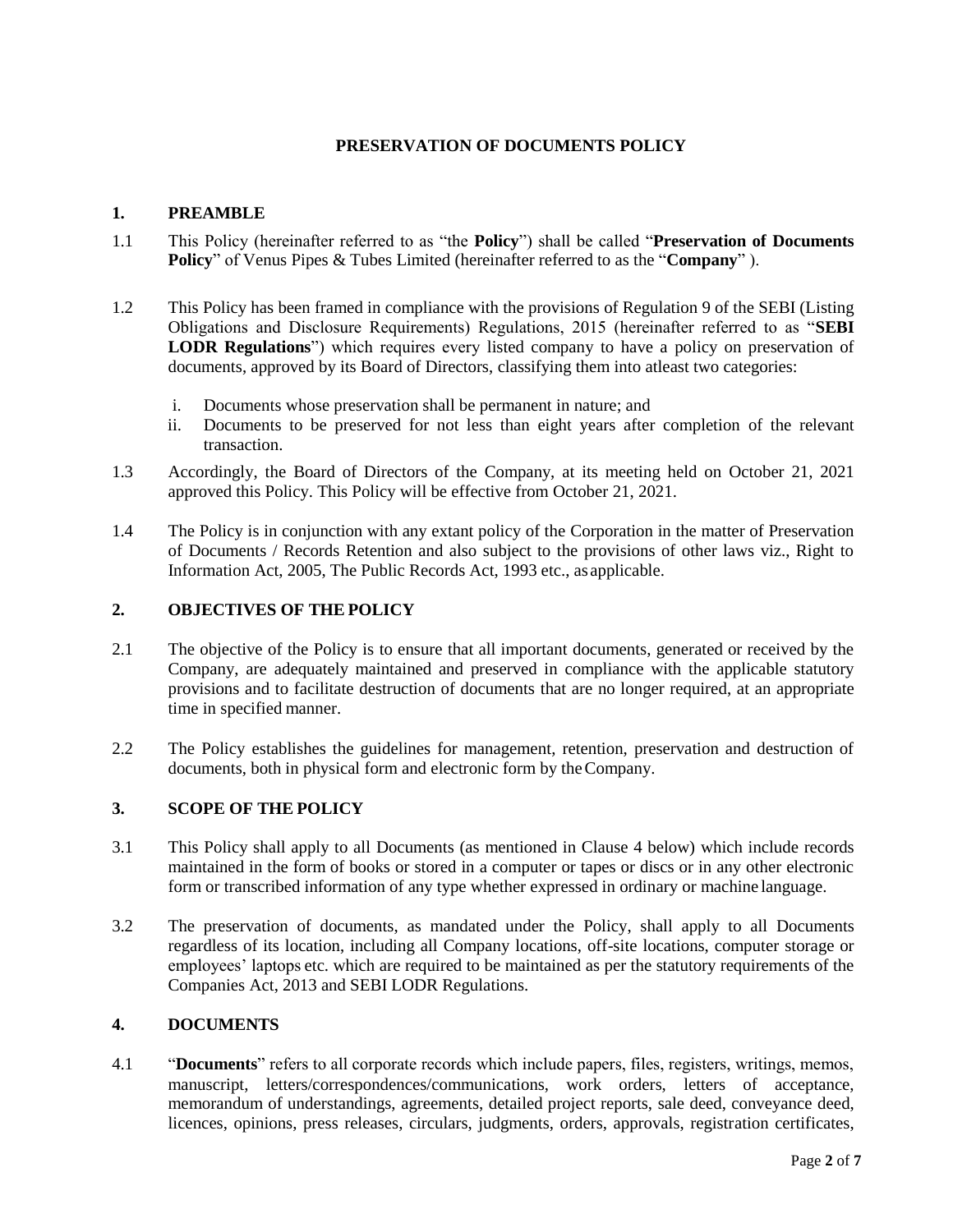plans, etc. generated or received or maintained by the Company in the course of its business either in physical form or in electronic form produced by a computer or by any other device but not limited to emails and attachments, scanned papers, word documents, presentations, spreadsheets, databases, pictures, graphics.

#### **5. PRESERVATION SCHEDULE OF DOCUMENTS**

- 5.1 The Documents shall be preserved under following categories:
	- (a) Documents whose preservation shall be permanent in nature.
	- (b) Documents with preservation period of not less than eight years after completion of the relevant transaction.
	- (c) Documents with preservation period specified by statutory authorities under applicable laws.
	- (d) Documents with preservation period specified under any other policy of the Company or duly approved by the management / functional/ strategic business unit head / entity head as per the business needs of the Company or delegation of authorities etc., subject to (a) to (c).

# **6. DOCUMENTS WHOSE PRESERVATION SHALL BE PERMANENT IN NATURE (CATEGORY A)**

- 6.1 All Documents as may be required under the applicable statute, laws, rules and regulations, namely, including but not limited to the following:
	- i. Certificate of incorporation;
	- ii. Memorandum and Articles of association of the Company;
	- iii. Agreements made by the Company with Stock Exchanges and Depositories;
	- iv. Permanent account number;
	- v. Tax deduction account number;
	- vi. Goods and service tax/export/import/ other registration certificates;
	- vii. licences, court orders, awards, patents, trademarks, copy rights;

shall be preserved permanently.

- 6.2 Statutory records and registers that are required to be maintained permanently under the provisions of the Companies Act 2013 including Annual Financial Statements with Statutory Auditors Report, Annual Report.
- 6.3 Minutes of the Board Meeting, Board Committee Meetings, General Meetings of Members etc. shall be retained in perpetuity in the Company's minute book.
- 6.4 Documents relating to any property of the Company, property tax, Delegation of powers, all Policies / Policy Guidelines of the Company framed under various regulations shall be retained perpetually.

#### **7. DOCUMENTS TO BE PRESERVED FOR NOT LESS THAN EIGHT YEARS AFTER COMPLETION OF THE RELEVANT TRANSACTION (CATEGORY B)**

- 7.1 The following documents shall be maintained and preserved for a term not less than eight years after completion of the relevant transactions. All modifications, amendments, additions, deletions to the said documents shall also be preserved for a term not less than eight years.
	- a) Documents/information furnished to Stock Exchanges including information submitted in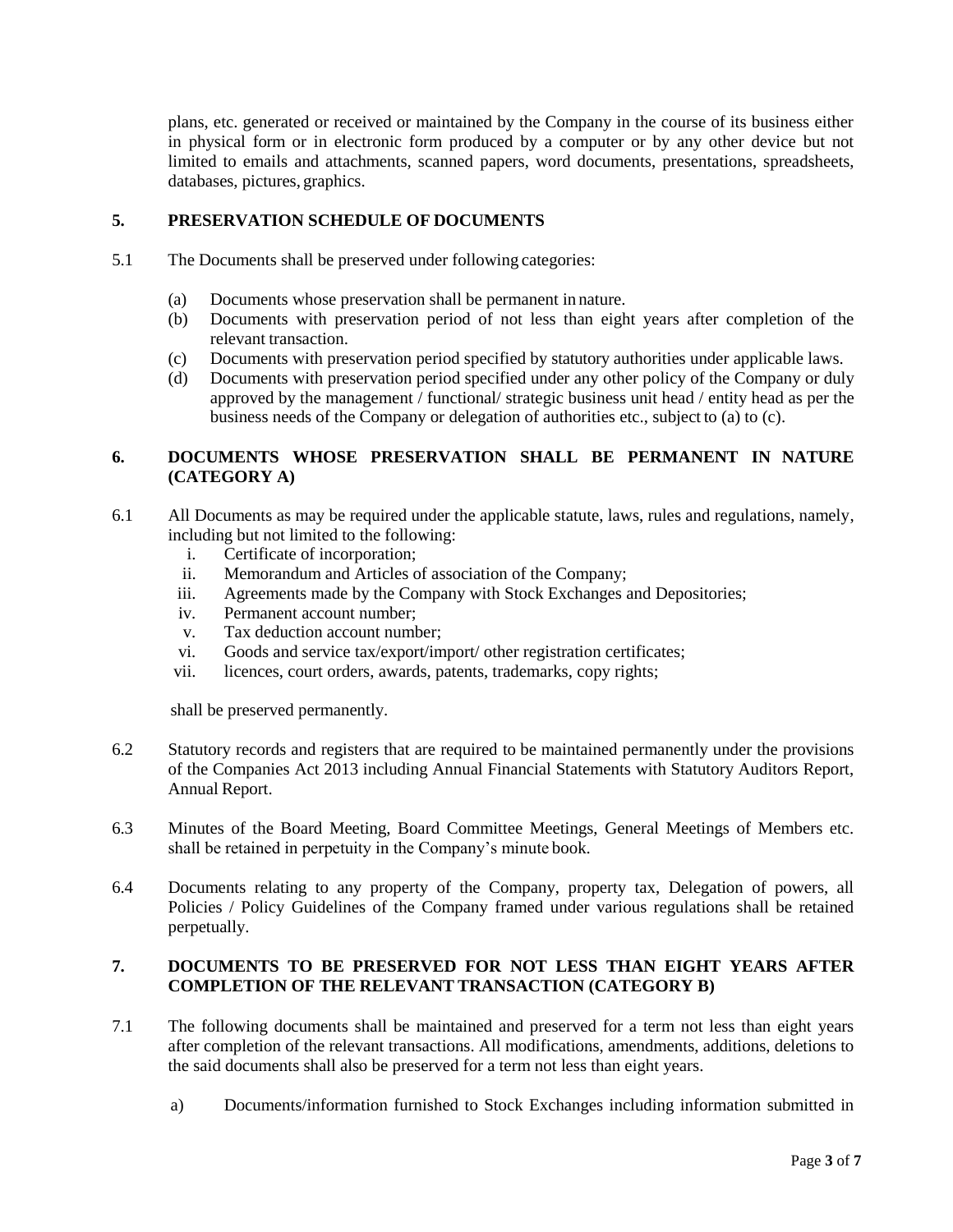compliance of SEBI LODR Regulations, as amended from time to time, shall be preserved for a minimum period of eight years from the end of the financial year in which the documents/information is furnished;

- b) Documents/information submitted to Registrar of Companies / Ministry of Corporate Affairs in compliance with the Companies Act, 2013 and Rules thereunder shall be preserved for a minimum period of eight years from the end of the financial year in which the documents/information is submitted;
- c) Books of Accounts as per Companies Act, 2013;
- d) Board Report;
- e) Annual Returns (copies of all certificates and documents required to be annexed thereto) as per Companies Act, 2013;
- f) Office Copies of Notices, Agenda, Notes on Agenda of Board Meetings and Board Committees and other related papers shall be preserved for as long as they remain current or for eight financial years, whichever is later and may be destroyed thereafter with the approval of the Board, as prescribed by the "Secretarial Standard-I on Meetings of Board of Directors" issued by the Institute of Company Secretaries of India;
- g) Office Copies of Notices, Scrutinizer's Report and related papers regarding General Meetings (including AGM) shall be preserved for as long as they remain current or for eight financial years, whichever is later and may be destroyed thereafter with the approval of the Board of Directors, as prescribed by the "Secretarial Standard-2 on General Meetings" issued by the Institute of Company Secretaries of India;
- h) Attendance Register for Board Meeting and recording of attendance of Meetings through Electronic Mode for eight financial years and may be destroyed thereafter with the approval of the Board of Directors, as prescribed by the "Secretarial Standard-1 on Meetings of Board of Directors" issued by the Institute of Company Secretaries of India;
- i) Records under FEMA / Prevention of Money Laundering (Maintenance of Records) Rules, 2005 shall be retained for a period of 10 years.
- j) Any other document, certificates, statutory registers which may be required to be maintained and preserved for not less than eight years after completion of the relevant transactions under the Companies Act, 2013 and/or SEBI LODR Regulations.
- k) **Tax Records:** Tax records includes records of income tax, TDS, goods and service tax, customs duty but are not limited to Documents concerning tax assessment, tax filings, tax returns, proof of deductions, payment challans, invoices, tax audit reports, appeal preferred against any claim made by the relevant tax Authorities. Tax Records shall be maintained for a minimum period of 8 years from the end of Financial Year or up to the year of assessment/ disposal of appeal by appellate authority whichever is later as the case may be. Where the assessment in relation to any year has been reopened, in such case all the books of account and documents shall continue to be kept till the assessment so reopened has been completed or till appeal for reopening the issue is dismissed by judiciary as time barred or it is finally settled at Supreme Court.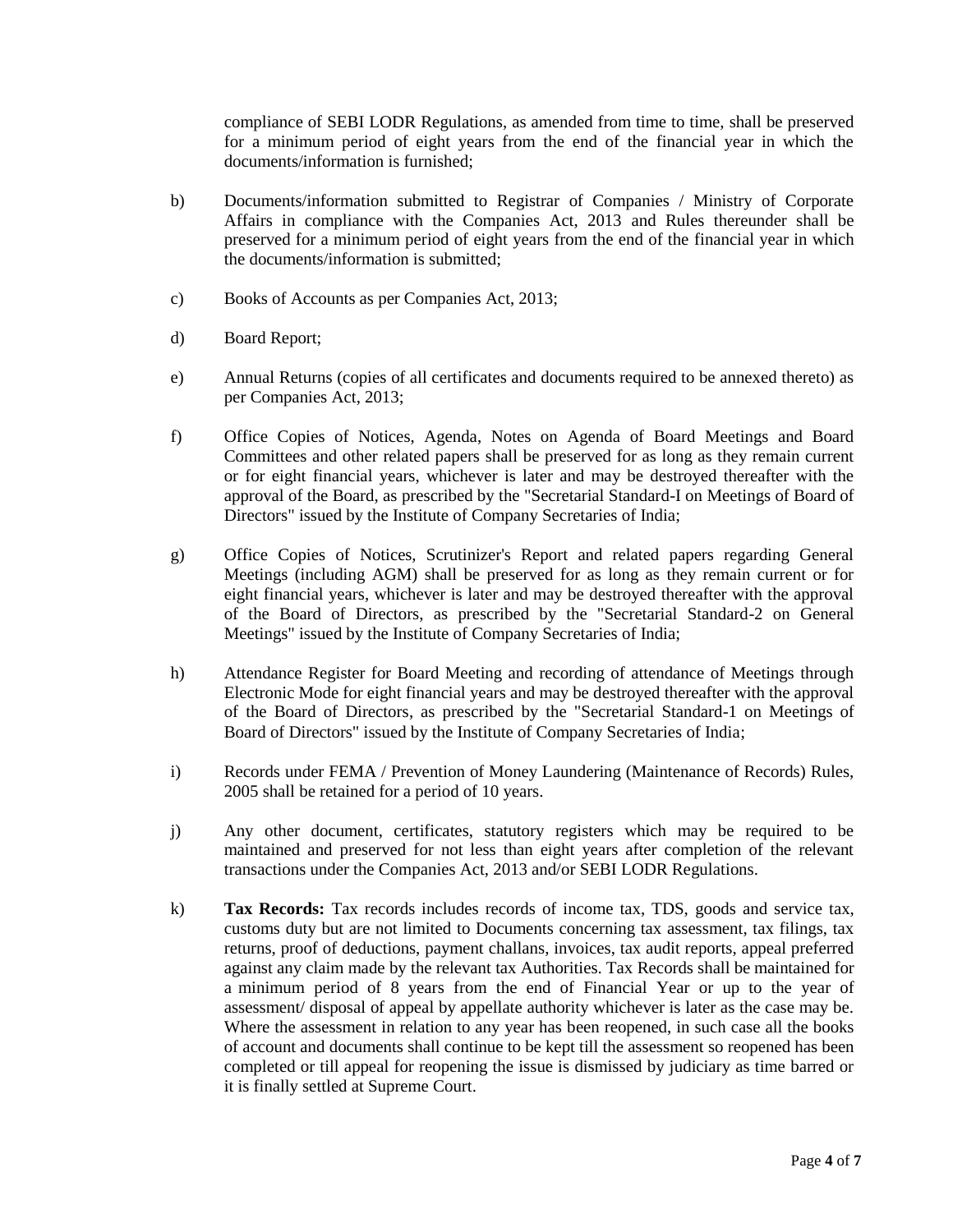Transfer Pricing documents and Information must be maintained for a period of 8 years from the end of the relevant assessment year i.e., for a total period of 10 previous years.

l) **Legal Documents:** Legal Documents which include, but shall not be limited to, legal memoranda and opinions, pleadings, litigation files, documents relating to cases pending in any Court or Tribunal or any other Authority empowered to give a decision on any matter shall be retained till Orders passed by any Court or Tribunal or any Authority or Judgment which are final in nature and cannot be superseded.

Property documents, where the rights in such property cease to exist, shall be retained for a period of 8 years after the rights in such property cease to exist. Interim Orders shall be retained till a Final Order is received or for a period of 8 years whichever is higher.

Contracts, licenses, loan documentation, charge creation documents, guarantees, indemnities, joint venture agreements, shareholders agreements, other agreements etc., shall be retained for 8 years after the expiry of the term or its validity.

Tender documents shall be retained for a period of 8 years after the expiry of the term of the contract.

In the court cases, the connected documents/files should be retained till disposal of the case by the highest Court of appeal and Legal Department should be consulted to determine the retention period of particular documents.

- m) **Employment Records / Personnel Records:** office order file, recruitment, employment and personnel information, performance reviews, memoranda and correspondence, complaints, actions taken, transfers, postings, re-designations, promotion orders, appraisal records/ assessment sheets, Leave records till the employees on rolls or 8 years from the date of separation whichever is higher.
- n) **Press Releases:** Press Release shall include, but shall not be limited to, any intimation given to the press regarding financial results, Board and General Meetings, performance of the Company, other statutory announcements. The Company shall retain all Press Releases for at least 8 years.
- o) **E-mails**: E-mail Archival Policy of the Company will be applicable to all the emails of employees under which, inter alia, users' emails are archived automatically for backup and retained in enterprise vault for 3 years. Account holders are responsible for maintaining a copy of the item in the appropriate file if the item is required to be retained beyond 3 years.
- p) Keeping in view the documents retention and audit requirements, all e-mails from internal and external sources that may be considered to be important having significant impact on business transaction should be archived for such relevant period as may be applicable by either:
	- (i) printed in hard copy and kept in the appropriate file; or
	- (ii) downloaded to a computer file and kept electronically or on disk as a separate file.

# **8. DOCUMENTS WITH PRESERVATION PERIOD SPECIFIED BY STATUTORY AUTHORITIES UNDER APPLICABLE LAWS (CATEGORY C)**

8.1 In addition to the documents mentioned in Category 'A' and 'B' above, other documents, certificates,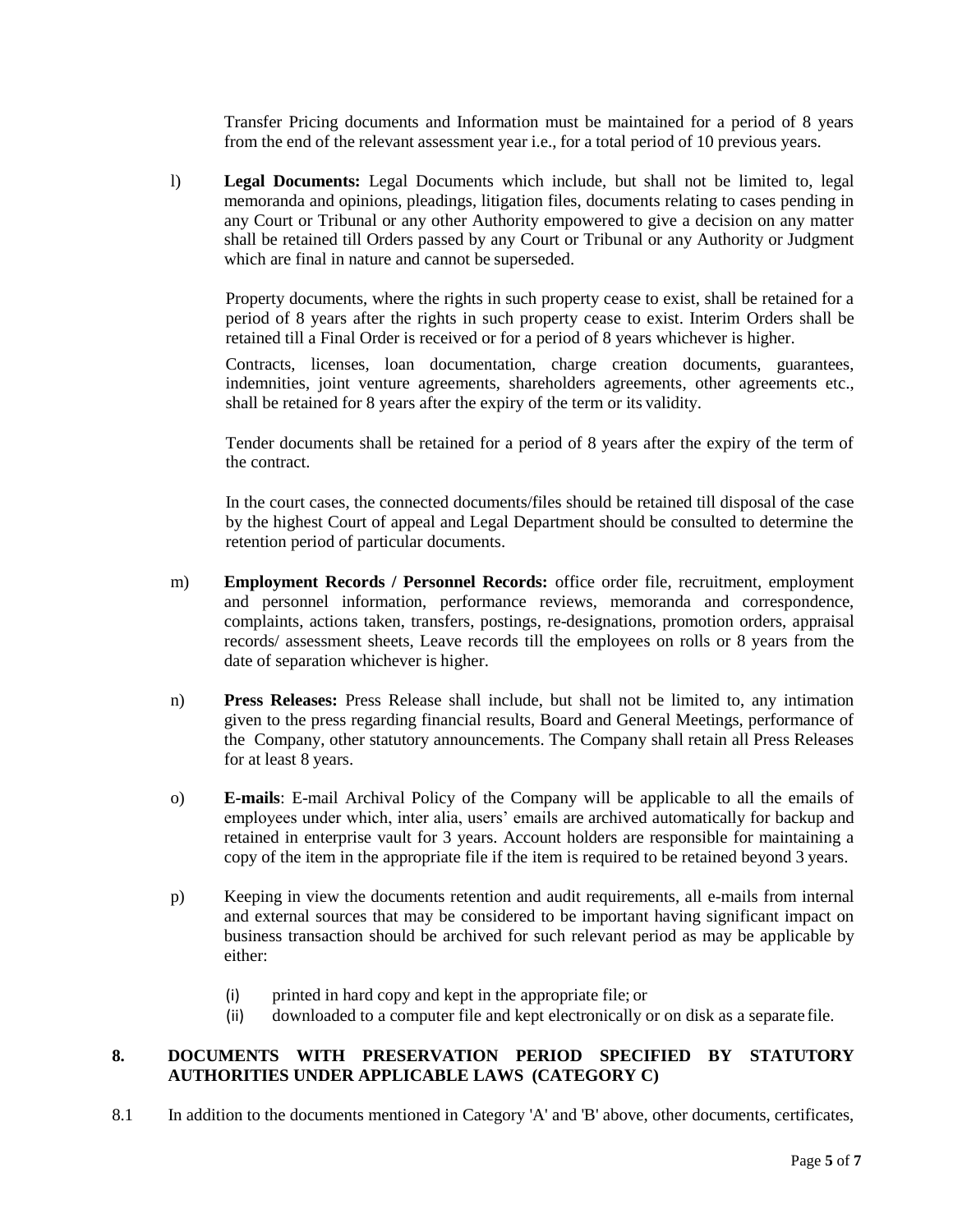forms, statutory registers, records, etc. which are required to be mandatorily maintained and preserved shall be preserved for a stipulated period of time as per the circulars issued in this respect from time to time or as per the applicable Statutory/ Regulatory provisions in this regard.

# **9. DOCUMENTS WITH PRESERVATION PERIOD SPECIFIED UNDER ANY OTHER POLICY OF THE COMPANY OR DULY APPROVED BY THE MANAGEMENT / FUNCTIONAL / STRATEGIC BUSINESS UNIT HEAD / ENTITY HEAD AS PER THE BUSINESS NEEDS OF THE COMPANY OR DELEGATION OF AUTHORITIES (CATEGORY D)**

- 9.1 In cases of documents not specifically stated or falling under the general principle of the documents covered by this Policy, such documents may continue to be preserved as per the process in existence in respective department.
- 9.2 If there are reasons to believe, or the Company informs the employee concerned, that Company records are relevant for potential litigation (i.e., a dispute that could result in litigation), then the employee must preserve those records until the legal or respective department determines that the records are no longer needed.

# **10. RESPONSIBILITY**

- 10.1 The Heads of respective Departments of the Company shall be responsible for preservation of the documents in terms of this Policy, in respect of the areas of operations falling under the charge of each of them.
- 10.2 **Specified Orders:** Notwithstanding anything contained in this Policy, if a higher period of retention of documents is stated in any Act / Statute or prescribed by statutory authorities in the form of orders, direction or otherwise, such higher period becomes applicable.

#### **11. MODE OF MAINTENANCE**

- 11.1 The Company shall maintain these records either in physical or electronic mode. The applicable provisions of law, rules and regulations with regard to electronic maintenance of records shall be adhered to. The said records be also maintained in such a manner that their retrieval is easy and quick.
- 11.2 All the records shall be maintained as per the prescribed formats, if any, as amended from time to time under the various rules and regulations.

# **12. DESTRUCTION OF DOCUMENTS**

- 12.1 After the expiry of the statutory retention period, the preserved documents may be destroyed. The destruction of documents as a normal administrative practice shall be followed for records which are duplicate/ unimportant or irrelevant.
- 12.2 This applies to both physical and electronic documents.

# **13. GENERAL**

13.1 Notwithstanding anything contained in this Policy, the Company shall ensure compliance with any additional requirements as may be prescribed under any laws/regulations either existing or arising